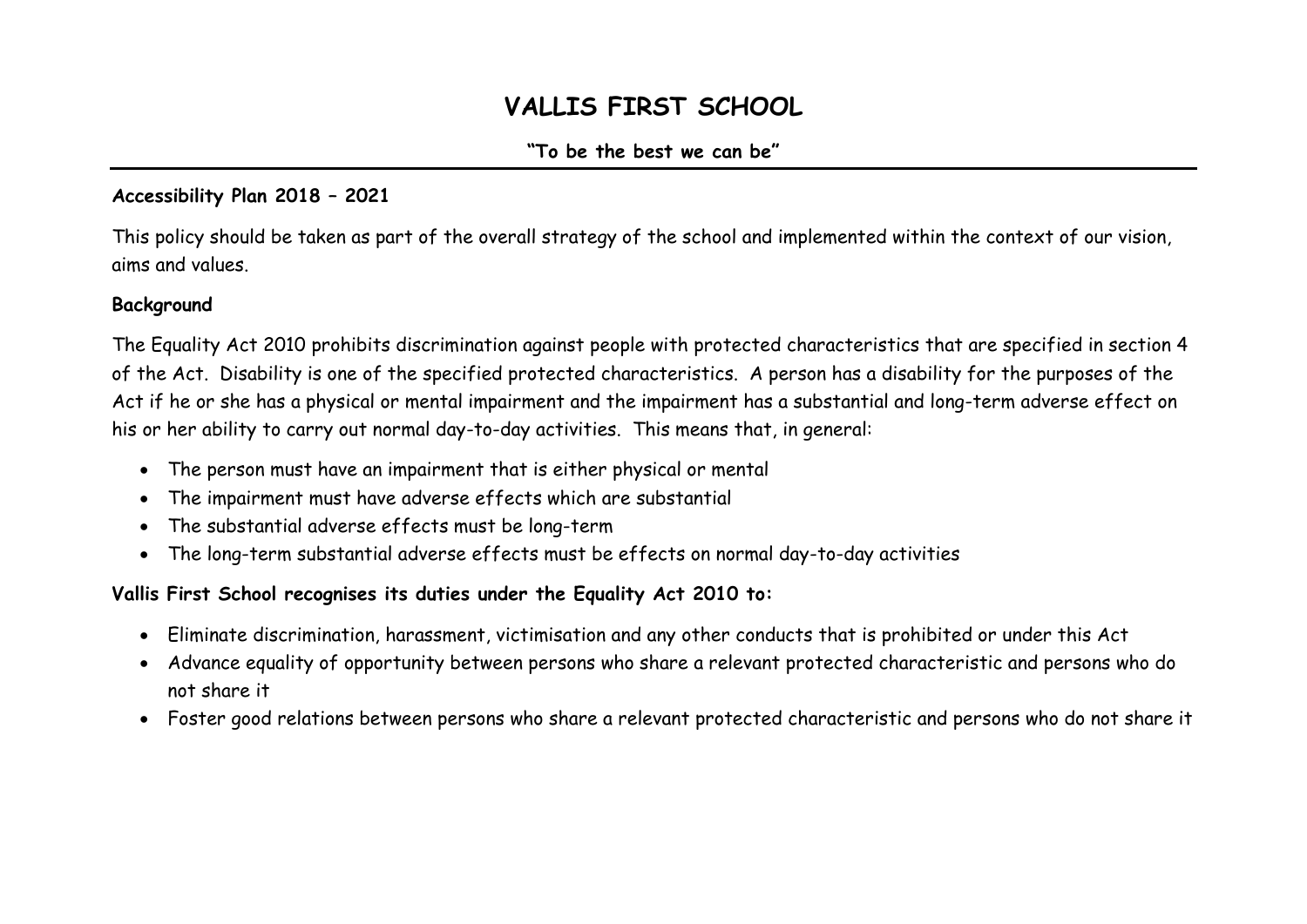### **Aims and Values**

The years that children spend in primary school are very important. They provide the foundation for the children's future education and influence their attitudes to learning. We are therefore committed to providing a fully accessibly environment which values and includes all pupils, staff, parents and visitors regardless of their age, education, physical, sensory, social, spiritual, emotional and cultural needs. We are committed to challenging negative attitudes about disability and accessibility and to promoting a culture of awareness, tolerance and inclusion.

#### **Consultation and involvement**

The development of this action plan and the actions within it will be informed by the input of staff, pupils and parents and carers by a variety of means including:

- Feedback from parent questionnaires and parents' evening
- Input from staff questionnaires or through staff meetings/INSET
- Issues raised in Annual Reviews or Review meetings, mentoring and support
- Feedback from the Governing Body

# **Review of progress and impact**

We will review progress against our Accessibility Plan annually.

# **Publishing the Accessibility Plan**

We will:

- Publish our Accessibility Plan on the school website
- Raise awareness of the plan through the school newsletter, staff meetings, Governor meetings and other communications
- Make sure hard copies are available on request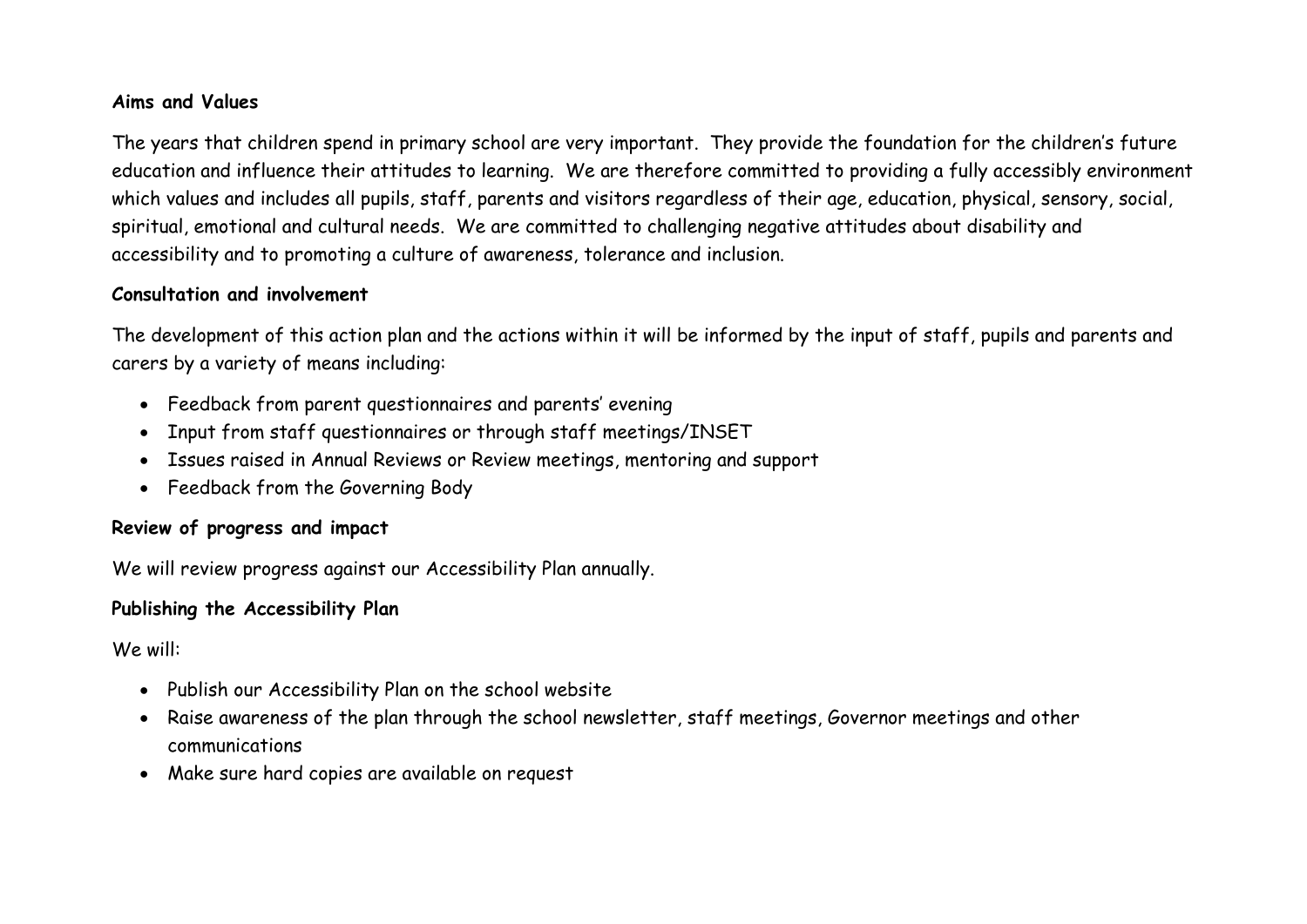## **Vallis First School Accessibility Plan 2018 – 2021**

## **Examples of good practice already in place:**

- Seating of pupils with hearing difficulties central to the classroom and closer to the front
- Seating of pupils with visual difficulties central to the classroom and closer to the front
- Visual timetables
- Pictures as well as text on labelling (also helps EAL pupils)
- Writing slopes for pupils with core instability
- Seating cushions for pupils with core instability
- Pencil grips for pupils with fine motor skill problems
- Disabled toilet installed upstairs and downstairs
- Room functions identified with signs and pictures
- Painted stair treads for pupils with visual difficulties
- Low level handrails installed for smaller pupils

| Target                                                                                                                            | Tasks                                                                                                                                                | Timescal | Financial/    | Success criteria                                             |
|-----------------------------------------------------------------------------------------------------------------------------------|------------------------------------------------------------------------------------------------------------------------------------------------------|----------|---------------|--------------------------------------------------------------|
|                                                                                                                                   |                                                                                                                                                      | e        | Resource cost |                                                              |
| 1) School Policies<br>Ensure all policies<br>consider the implications<br>of Equalities Disability<br>Access                      | Consider all policies<br>$\bullet$                                                                                                                   | Ongoing  | N/A           | Access to all aspects<br>of school life for all<br>children. |
| 2a)<br>Physical Access to<br><b>Site</b><br>Ensure that access to<br>school buildings and site<br>can meet diverse pupil<br>needs | Provide parking permits for parents and children<br>$\bullet$<br>who need to gain vehicle access to the school site<br>at drop off and pick up times | Ongoing  |               | Access to school<br>buildings and site<br>improved.          |
| 2b) Physical Access to                                                                                                            | Plan classrooms in accordance with children's                                                                                                        | Ongoing  | As requested  | Appropriate use of                                           |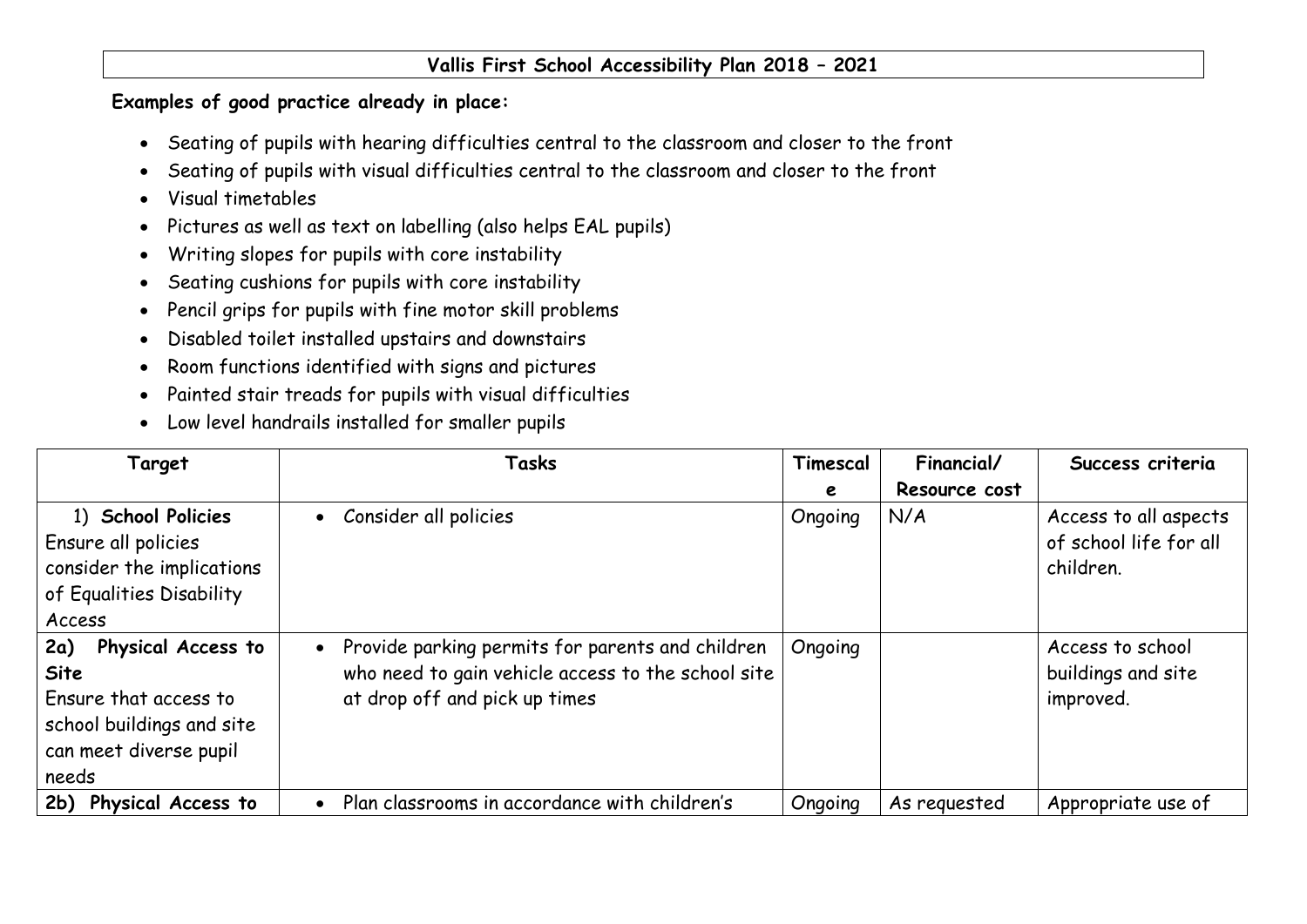| <b>Classrooms</b><br>Ensure that classrooms<br>are optimally organised<br>for disabled pupils within<br>current restraints.<br>Identify needs and<br>actions for future<br>improvements | needs, eq. Tables, seating, positioning within<br>classroom<br>Organise resources within classrooms to reflect<br>$\bullet$<br>children's need<br>Incorporate accessibility into any proposed<br>structural alternatives<br>Provide quiet areas within school<br>$\bullet$<br>Think beyond the ramp. Look at accessibility in<br>$\bullet$<br>all areas of school life |         | by teachers                                                       | resources for diverse<br>needs of pupils with<br>disabilities                               |
|-----------------------------------------------------------------------------------------------------------------------------------------------------------------------------------------|------------------------------------------------------------------------------------------------------------------------------------------------------------------------------------------------------------------------------------------------------------------------------------------------------------------------------------------------------------------------|---------|-------------------------------------------------------------------|---------------------------------------------------------------------------------------------|
| 3a) Curriculum Access<br>Reflect identified areas<br>of need in lesson planning<br>and delivery                                                                                         | Ongoing programme of staff training in disability<br>$\bullet$<br>awareness to reflect diverse needs of children<br>within the school and anticipatory duties<br>including Personal Care, Diabetes Training etc.<br>High quality provision to encompass use of well<br>$\bullet$<br>qualified staff and good quality resources<br>adapted for children's needs         | Ongoing | Costs of<br>courses and<br>release time                           | Improved access to<br>curriculum for all<br>pupils                                          |
| <b>Curriculum Access</b><br>3 <sub>b</sub><br>Prioritise student<br>participation in school<br>activities                                                                               | Promote student awareness of the rights of the<br>$\bullet$<br>child: Children should have special care and<br>support if they need it<br>Identify and consult with pupils with SEN<br>$\bullet$<br>Ensure school activities are accessible to all<br>students and considered within risk assessment                                                                   | Ongoing | <b>Staff Meetings</b><br>and TA Training<br>afternoons            | <b>Increased</b><br>participation in school<br>life for students with<br>disabilities       |
| <b>Curriculum Access</b><br>3c)<br>Ensure access to<br>computer technology<br>appropriate for pupils<br>with disabilities                                                               | School staff to update on available technology as<br>$\bullet$<br>appropriate                                                                                                                                                                                                                                                                                          | Ongoing | As requested<br>by<br>SENCO - see<br>specific<br>children's plans | Access to appropriate<br>computer technology<br>will be improved for<br>all disabled pupils |